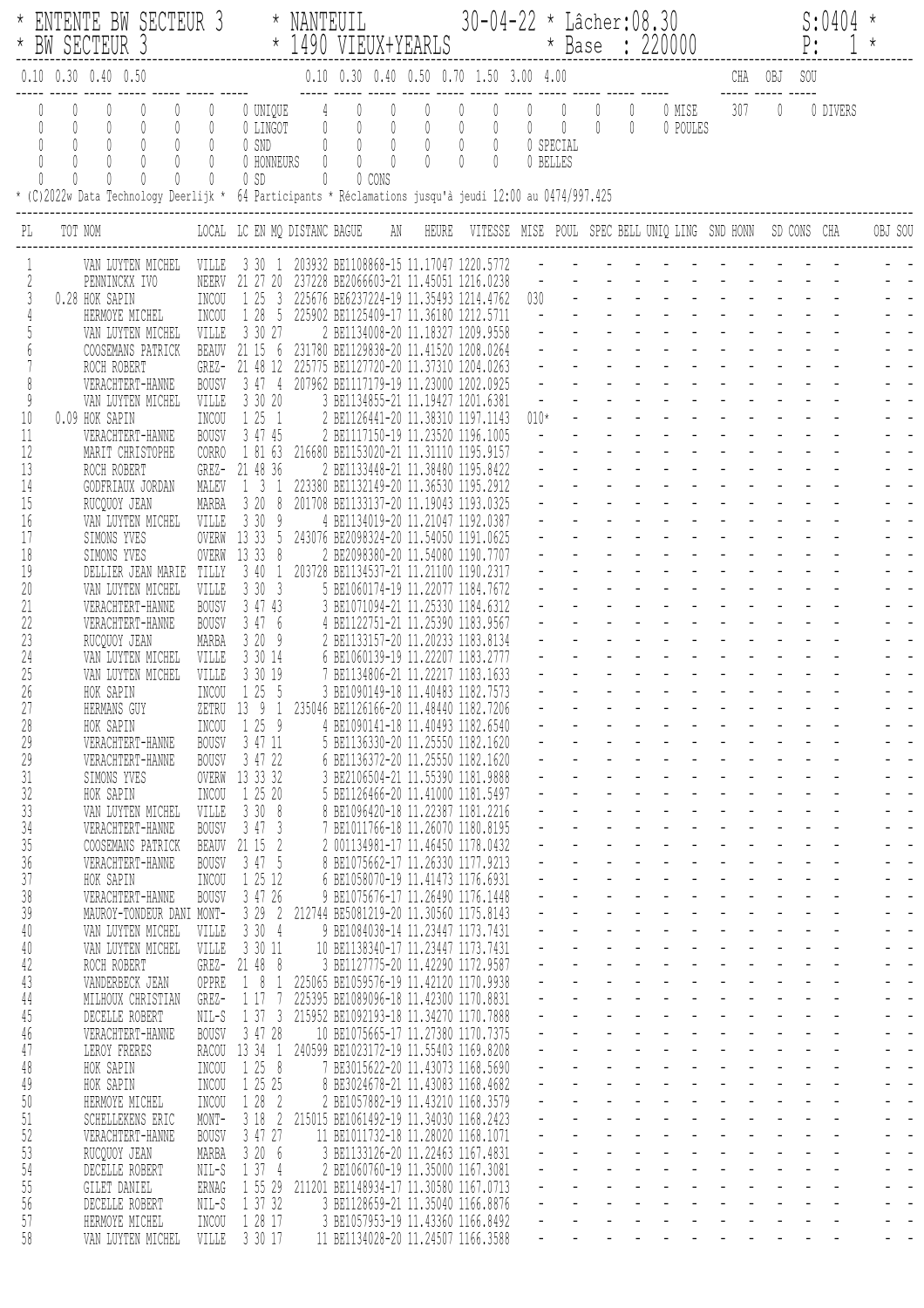| $\star$                  | ENTENTE BW SECTEUR 3<br>* BW SECTEUR 3                                                                                   |                                                      | NANTEUIL<br>* 1490 VIEUX+YEARLS                                                                                                                               |  | 30-04-22 * Lâcher:08.30<br>* Base : 220000                          |  | S:0404<br>$P: 2*$ |
|--------------------------|--------------------------------------------------------------------------------------------------------------------------|------------------------------------------------------|---------------------------------------------------------------------------------------------------------------------------------------------------------------|--|---------------------------------------------------------------------|--|-------------------|
| PL                       | TOT NOM                                                                                                                  |                                                      | LOCAL LC EN MQ DISTANC BAGUE                                                                                                                                  |  | AN HEURE VITESSE MISE POUL SPEC BELL UNIQ LING SND HONN SD CONS CHA |  | OBJ SOU           |
| 59<br>60<br>61           | DELLIER JEAN MARIE TILLY<br>HERMANS GUY<br>VILLE<br>VAN LUYTEN MICHEL                                                    | 3 40 12<br>ZETRU 13 9 8<br>3 30 30                   | 2 BE1134541-21 11.24440 1165.9367<br>2 BE1126168-20 11.51360 1165.9028<br>12 BE1134840-21 11.24597 1165.3590                                                  |  |                                                                     |  |                   |
| 62<br>63<br>64<br>65     | ROCH ROBERT<br>MARBA<br>RUCQUOY JEAN<br><b>BOUSV</b><br>VERACHTERT-HANNE<br>VANDERBECK JEAN<br>OPPRE                     | GREZ- 21 48 10<br>3203<br>3 47 42<br>182             | 4 BE1087376-18 11.43450 1165.2903<br>4 BE1109561-15 11.23093 1164.8985<br>12 BE1075685-17 11.28320 1164.8357<br>2 BE1132121-20 11.43160 1164.5309             |  |                                                                     |  |                   |
| 66<br>67<br>68           | VERACHTERT-HANNE<br><b>BOUSV</b><br>VAN LUYTEN MICHEL<br>VILLE<br>PETRE FREDY<br>OPHEY                                   | 3 47 38<br>3302<br>13 12<br>2                        | 13 BE1075686-17 11.28370 1164.2922<br>13 BE1134002-20 11.25137 1163.8072<br>238556 BE1051088-19 11.55000 1163.6878                                            |  |                                                                     |  |                   |
| 69<br>70<br>71<br>72     | GODFRIAUX JORDAN<br>MALEV<br>DEBRIGODE MICHEL<br>VIEUX<br>COOSEMANS PATRICK<br>BEAUV<br>VERACHTERT-HANNE<br><b>BOUSV</b> | $1 \quad 3$<br>2<br>21 15 4<br>3 47 36               | 2 BE1131517-20 11.41590 1163.5385<br>3 10 2 202940 BE1066679-19 11.24250 1163.5356<br>3 BE1158356-18 11.49140 1163.3595<br>14 BE1136326-20 11.28570 1162.1235 |  |                                                                     |  |                   |
| 73<br>74<br>75           | MARIT CHRISTOPHE<br>CORRO<br><b>BOUSV</b><br>VERACHTERT-HANNE<br>COOSEMANS PATRICK<br>BEAUV                              | 1 81 81<br>3 47 17<br>21 15 3                        | 2 BE1153009-21 11.36280 1162.0307<br>15 BE1136346-20 11.28580 1162.0153<br>4 BE1134990-17 11.49290 1161.9016                                                  |  |                                                                     |  |                   |
| 76<br>77<br>78<br>79     | LEROY FRERES<br>HERMANS GUY<br>INCOU<br>LETELLIER OLIVIER<br>MAUROY-TONDEUR DANI MONT-                                   | RACOU 13 34 19<br>ZETRU 13 9 5<br>1 7 7<br>3 29 25   | 2 BE1012374-21 11.57053 1161.8182<br>3 BE1126130-20 11.52200 1161.6771<br>225186 BE1055912-19 11.43573 1161.0219<br>2 BE1134059-21 11.33150 1160.9495         |  |                                                                     |  |                   |
| 80<br>81<br>82           | <b>BOUSV</b><br>VERACHTERT-HANNE<br>HOK SAPIN<br>INCOU<br>MARIT CHRISTOPHE<br>CORRO                                      | 3 47 14<br>1 25 17<br>1 81 58                        | 16 BE1011717-18 11.29080 1160.9341<br>9 BE3015638-20 11.44343 1159.8605<br>3 BE1135010-21 11.36500 1159.7502                                                  |  |                                                                     |  |                   |
| 83<br>84<br>85<br>86     | VAN LUYTEN MICHEL<br>VILLE<br>VAN LUYTEN MICHEL<br>VILLE<br>VILLE<br>VAN LUYTEN MICHEL<br>CEROU<br>DELVEAUX LOUIS        | 3 30 22<br>3 30 18<br>3 30 26<br>3151                | 14 BE1134854-21 11.25507 1159.7259<br>15 BE1134057-20 11.25577 1158.9570<br>16 BE1134870-21 11.25587 1158.8472<br>212417 BE1095412-16 11.33213 1158.5013      |  |                                                                     |  |                   |
| 87<br>88<br>89           | GREZ-<br>MILHOUX CHRISTIAN<br>GREZ-<br>MILHOUX CHRISTIAN<br>LEROY FRERES                                                 | 1 17<br>6<br>1 17 5<br>RACOU 13 34 6<br>13 33 31     | 2 BE1089102-18 11.44440 1157.4546<br>3 BE1136787-17 11.44460 1157.2565<br>3 BE1043132-20 11.58003 1156.6982                                                   |  |                                                                     |  |                   |
| 90<br>91<br>92<br>93     | SIMONS YVES<br>OVERW<br>ROCH ROBERT<br>INCOU<br>HERMOYE MICHEL<br>MARTIN MICHAEL<br>NIL-S                                | GREZ- 21 48 32<br>1 28 14<br>96                      | 4 BE2106555-21 12.00090 1156.6786<br>5 BE1127717-20 11.45140 1156.4367<br>4 BE1088614-18 11.45220 1156.2976<br>214451 BE1133363-20 11.35290 1156.1740         |  |                                                                     |  |                   |
| 94<br>95<br>96<br>97     | ROCH ROBERT<br>GREZ-<br>LEROY FRERES<br>MAUROY-TONDEUR DANI MONT-<br>ZARZECKI MAREK<br>LINCE                             | 21 48 19<br>RACOU 13 34 20<br>3298<br>13 68 44       | 6 BE1127780-20 11.45180 1156.0420<br>4 BE1012342-21 11.58133 1155.4945<br>3 BE1092043-18 11.34080 1155.3802<br>238806 BE1127232-21 11.56450 1155.0472         |  |                                                                     |  |                   |
| 98<br>99<br>100          | MONT-<br>SCHELLEKENS ERIC<br>LINCE<br>ZARZECKI MAREK<br>VERACHTERT-HANNE<br><b>BOUSV</b>                                 | 3 18 10<br>13 68 1<br>3 47 7                         | 2 BE1133407-20 11.36100 1154.9597<br>2 BE1044399-20 11.56500 1154.5818<br>17 BE1071084-21 11.30110 1154.1689                                                  |  |                                                                     |  |                   |
| 101<br>102<br>103<br>104 | VAN LUYTEN MICHEL<br>VILLE<br>DEPREZ RAYMOND<br>ARCHE<br>ARCHE<br>DEPREZ RAYMOND<br>INCOU<br>HERMOYE MICHEL              | 3 30 21<br>$3 \t 7 \t 1$<br>$3 \t 7 \t 5$<br>1 28 10 | 17 BE1134043-20 11.26487 1153.3854<br>224387 BE1061324-19 11.44400 1152.6729<br>2 BE1061342-19 11.44420 1152.4756<br>5 BE1057998-19 11.46010 1152.4632        |  |                                                                     |  |                   |
| 105<br>106<br>107<br>108 | SIMONS YVES<br>MARIT CHRISTOPHE<br>CORRO<br>VERACHTERT-HANNE<br><b>BOUSV</b><br>DELVEAUX LOUIS<br>CEROU                  | OVERW 13 33 7<br>1 81 5<br>3 47 19<br>3 15 13        | 5 BE2098360-20 12.00590 1152.1100<br>4 BE1091860-18 11.38050 1152.0425<br>18 BE1117148-19 11.30320 1151.9313<br>2 BE1109058-15 11.34323 1151.0725             |  |                                                                     |  |                   |
| 109<br>110<br>111        | MAUROY-TONDEUR DANI MONT-<br>INCOU<br>LETELLIER OLIVIER<br>SIMONS YVES                                                   | 3 29 19<br>1 7 5<br>OVERW 13 33<br>-6                | 4 BE1134016-21 11.34500 1151.0045<br>2 BE1055911-19 11.45413 1150.7380<br>6 BE2098347-20 12.01220 1150.0205                                                   |  |                                                                     |  |                   |
| 111<br>113<br>114<br>115 | SIMONS YVES<br>MARIT CHRISTOPHE<br>CORRO<br>LINCE<br>ZARZECKI MAREK<br>MARIT CHRISTOPHE<br><b>CORRO</b>                  | OVERW 13 33 28<br>1 81 15<br>13 68<br>- 7<br>1 81 31 | 7 BE2106527-21 12.01220 1150.0205<br>5 BE1091924-18 11.38270 1149.8010<br>3 BE1044092-20 11.57420 1149.7641<br>6 BE1133714-20 11.38290 1149.5977              |  |                                                                     |  |                   |
| 116<br>117<br>118        | ARCHE<br>DEPREZ RAYMOND<br>LINCE<br>ZARZECKI MAREK<br>MAUROY-TONDEUR DANI MONT-                                          | 3 7 6<br>13 68<br>- 2<br>3 29 20                     | 3 BE1092242-18 11.45130 1149.4254<br>4 BE1044006-20 11.57470 1149.3030<br>5 BE1133072-20 11.35070 1149.2428                                                   |  |                                                                     |  |                   |
| 119<br>120<br>121<br>122 | SIMONS YVES<br>OVERW<br>LEROY FRERES<br>RACOU<br>LEROY FRERES<br>MILHOUX CHRISTIAN<br>GREZ-                              | 13 33 19<br>13 34 15<br>RACOU 13 34 2<br>1 17 12     | 8 BE2106515-21 12.01310 1149.2049<br>5 BE1023129-19 11.59223 1149.1478<br>6 BE1023198-19 11.59233 1149.0564<br>4 BE1103923-16 11.46100 1148.9975              |  |                                                                     |  |                   |
| 123<br>124<br>125        | PETRE FREDY<br>HOK SAPIN<br>INCOU<br>LIMAL<br>DIELS GERARD                                                               | OPHEY 13 12 6<br>1 25 11<br>3368                     | 2 BE1130181-20 11.57420 1148.5604<br>10 BE1126460-20 11,46310 1148,3810<br>215865 BE1054346-19 11.38000 1148.2181                                             |  |                                                                     |  |                   |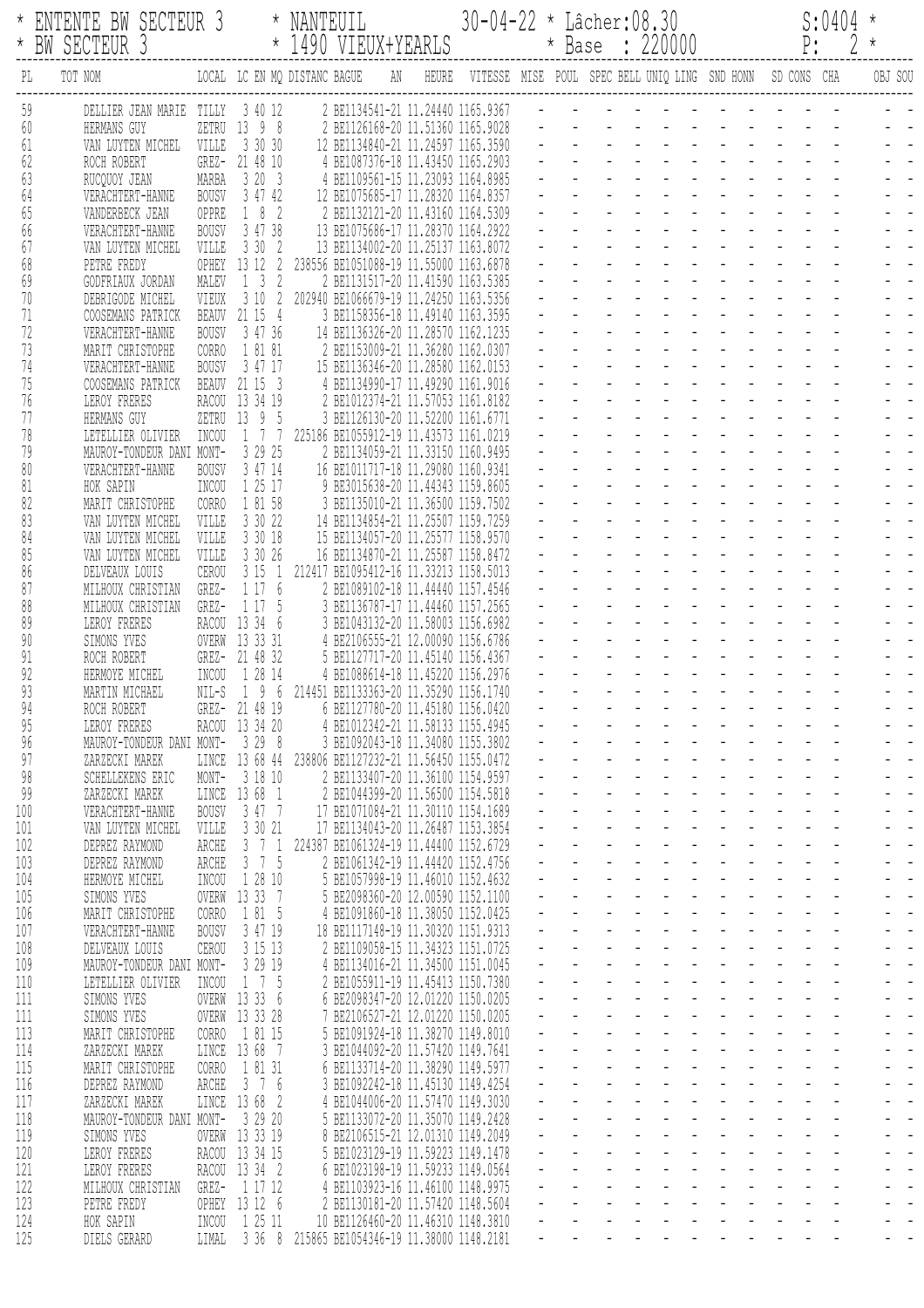| $^\star$   | ENTENTE BM SECTEUR 3<br>BW SECTEUR 3                                                                                                 |                       | $^\star$                         | NANTEUIL | * 1490 VIEUX+YEARLS                                                                   | $30 - 04 - 22 *$ Lâcher: $08.30$ |  | * Base : 220000                   | $P$ : | S:0404<br>$\frac{3}{2}$ | $\star$<br>$\star$ |
|------------|--------------------------------------------------------------------------------------------------------------------------------------|-----------------------|----------------------------------|----------|---------------------------------------------------------------------------------------|----------------------------------|--|-----------------------------------|-------|-------------------------|--------------------|
| PL         | LOCAL LC EN MQ DISTANC BAGUE     AN    HEURE    VITESSE   MISE    POUL   SPEC BELL UNIQ LING   SND HONN     SD CONS   CHA<br>TOT NOM |                       |                                  |          |                                                                                       |                                  |  |                                   |       |                         | OBJ SOU            |
| 126        | ADAM ANDRE                                                                                                                           |                       |                                  |          | JODOI 13 8 2 231535 BE1127679-20 11.51400 1148.1074 - - - - - - - - - - - - - - - - - |                                  |  |                                   |       |                         |                    |
| 127<br>128 | DECELLE ROBERT<br>DECELLE ROBERT                                                                                                     |                       | NIL-S 1 37 2<br>NIL-S 1 37 23    |          | 4 BE1131235-20 11.38070 1147.9685<br>5 BE1131291-20 11.38080 1147.8668                |                                  |  |                                   |       |                         |                    |
| 129        | DECELLE ROBERT                                                                                                                       |                       | NIL-S 1 37 8                     |          | 6 BE1131230-20 11.38110 1147.5618                                                     |                                  |  |                                   |       |                         |                    |
| 130        | VERACHTERT-HANNE                                                                                                                     | BOUSV                 | 3 47 23                          |          | 19 BE1075645-17 11.31140 1147.4821                                                    |                                  |  |                                   |       |                         |                    |
| 131        | MILHOUX CHRISTIAN                                                                                                                    | GREZ-                 | 1 17 4                           |          | 5 BE1103928-16 11.46290 1147.1456                                                     |                                  |  |                                   |       |                         |                    |
| 132        | VERACHTERT-HANNE                                                                                                                     | <b>BOUSV</b>          | 3 47 25                          |          | 20 BE1075607-17 11.31180 1147.0601                                                    |                                  |  |                                   |       |                         |                    |
| 133<br>134 | MILHOUX CHRISTIAN<br>DELLIER JEAN MARIE TILLY                                                                                        | GREZ-                 | 1 17 10<br>3 40 30               |          | 6 BE1089099-18 11.46300 1147.0483<br>3 BE1134536-21 11.27390 1146.7943                |                                  |  |                                   |       |                         |                    |
| 135        | GILET DANIEL                                                                                                                         | ERNAG                 | 1 55 28                          |          | 2 BE1031286-19 11.34110 1146.6890                                                     |                                  |  |                                   |       |                         |                    |
| 136        | ROCH ROBERT                                                                                                                          |                       | GREZ- 21 48 13                   |          | 7 BE1133427-21 11.47050 1145.5814                                                     |                                  |  |                                   |       |                         |                    |
| 137        | SIMONS YVES                                                                                                                          |                       | OVERW 13 33 1                    |          | 9 BE2098344-20 12.02140 1145.3243                                                     |                                  |  |                                   |       |                         |                    |
| 138        | MARIT CHRISTOPHE                                                                                                                     | CORRO                 | 1 81 62                          |          | 7 BE1135023-21 11.39130 1145.1423                                                     |                                  |  |                                   |       |                         |                    |
| 139<br>140 | DEGRANDE MARIE THER COURT<br>MARIT CHRISTOPHE                                                                                        | CORRO                 | 1 81 61                          |          | 3 7 1 212378 BE1133197-20 11.35290 1144.9978<br>8 BE1135031-21 11.39170 1144.7389     |                                  |  |                                   |       |                         |                    |
| 140        | MARIT CHRISTOPHE                                                                                                                     | CORRO                 | 1 81 65                          |          | 9 BE1153021-21 11.39170 1144.7389                                                     |                                  |  |                                   |       |                         |                    |
| 142        | DEREUX FABRICE                                                                                                                       | PERWE                 |                                  |          | 1 12 7 220862 BE1128885-20 11.43020 1144.1651                                         |                                  |  |                                   |       |                         |                    |
| 143        | PETRE FREDY                                                                                                                          |                       | OPHEY 13 12 10                   |          | 3 BE1130175-20 11.58300 1144.1535                                                     |                                  |  |                                   |       |                         |                    |
| 144        | HOK SAPIN                                                                                                                            | INCOU                 | 1 25 18                          |          | 11 BE2016889-20 11.47160 1144.0149                                                    |                                  |  |                                   |       |                         |                    |
| 145<br>146 | LEROY FRERES<br>ROCH ROBERT                                                                                                          |                       | RACOU 13 34 32<br>GREZ- 21 48 46 |          | 7 BE1012325-21 12.00223 1143.6854<br>8 BE1127712-20 11.47250 1143.6471                |                                  |  |                                   |       |                         |                    |
| 147        | TASSOUL PIERRE                                                                                                                       | CHAST                 | 381                              |          | 210952 BE1092774-18 11.34280 1143.5779                                                |                                  |  |                                   |       |                         |                    |
| 148        | VERACHTERT-HANNE                                                                                                                     | BOUSV                 | 3 47 18                          |          | 21 BE1075660-17 11.31530 1143.3813                                                    |                                  |  |                                   |       |                         |                    |
| 149        | DELVEAUX LOUIS                                                                                                                       | CEROU                 | 3159                             |          | 3 BE1134552-20 11.35533 1142.7129                                                     |                                  |  |                                   |       |                         |                    |
| 150<br>151 | RUCQUOY JEAN<br>MAUROY-TONDEUR DANI MONT-                                                                                            | MARBA                 | 3 20 2<br>3293                   |          | 5 BE1095876-18 11.26343 1142.3577<br>6 BE1134037-21 11.36190 1141.8410                |                                  |  |                                   |       |                         |                    |
| 152        | MAUROY-TONDEUR DANI MONT-                                                                                                            |                       | 3 29 18                          |          | 7 BE1133089-20 11.36200 1141.7388                                                     |                                  |  |                                   |       |                         |                    |
| 153        | MAUROY-TONDEUR DANI MONT-                                                                                                            |                       | 3294                             |          | 8 BE1134008-21 11.36220 1141.5346                                                     |                                  |  |                                   |       |                         |                    |
| 154        | MARIT CHRISTOPHE                                                                                                                     | CORRO                 | 1 81 42                          |          | 10 BE1133802-20 11.39510 1141.3221                                                    |                                  |  |                                   |       |                         |                    |
| 155        | VERACHTERT-HANNE                                                                                                                     | <b>BOUSV</b>          | 3 47 12                          |          | 22 BE1011777-18 11.32150 1141.0809                                                    |                                  |  |                                   |       |                         |                    |
| 156<br>157 | SCHELLEKENS ERIC<br>MAUROY-TONDEUR DANI MONT-                                                                                        | MONT-                 | 3 18 6<br>3 29 22                |          | 3 BE1133416-20 11.38260 1141.0667<br>9 BE1134073-21 11.36270 1141.0244                |                                  |  |                                   |       |                         |                    |
| 158        | VERACHTERT-HANNE                                                                                                                     | <b>BOUSV</b>          | 3 47 21                          |          | 23 BE1075684-17 11.32160 1140.9766                                                    |                                  |  |                                   |       |                         |                    |
| 159        | PENNINCKX IVO                                                                                                                        |                       | NEERV 21 27 3                    |          | 2 BE2066660-21 11.57550 1140.9764                                                     |                                  |  |                                   |       |                         |                    |
| 160        | VERACHTERT-HANNE                                                                                                                     | BOUSV                 | 3 47 13                          |          | 24 BE1117103-19 11.32180 1140.7680                                                    |                                  |  |                                   |       |                         |                    |
| 161        | ADAM ANDRE                                                                                                                           |                       | JODOI 13 8 8                     |          | 2 BE1090968-18 11.52580 1140.7538                                                     |                                  |  |                                   |       |                         |                    |
| 162<br>163 | PENNINCKX IVO<br>ADAM ANDRE                                                                                                          |                       | NEERV 21 27 26<br>JODOI 13 8 4   |          | BE2066616-21 11.57580 1140.7020<br>3 BE1124063-17 11.53000 1140.5665                  |                                  |  | <u>.</u>                          |       |                         |                    |
| 164        | COOSEMANS PATRICK                                                                                                                    |                       | BEAUV 21 15 10                   |          | 5 BE1136077-21 11.53130 1140.5561                                                     |                                  |  | <u>.</u>                          |       |                         |                    |
| 165        | VERACHTERT-HANNE                                                                                                                     | <b>BOUSV</b>          | 3 47 2                           |          | 25 BE1011798-18 11.32210 1140.4552                                                    |                                  |  |                                   |       |                         |                    |
| 165        | VERACHTERT-HANNE                                                                                                                     | <b>BOUSV</b>          | 3 47 40                          |          | 26 BE1117151-19 11.32210 1140.4552                                                    |                                  |  |                                   |       |                         |                    |
| 167        | VANDERBECK JEAN                                                                                                                      | OPPRE                 | 184                              |          | 3 BE1128090-20 11.47280 1139.7620                                                     |                                  |  |                                   |       |                         |                    |
| 168<br>169 | COOSEMANS PATRICK<br>VERACHTERT-HANNE                                                                                                | BEAUV<br><b>BOUSV</b> | 21 15 8<br>3 47 35               |          | 6 BE1112637-16 11.53230 1139.6214<br>27 BE1136327-20 11.32340 1139.1017               |                                  |  |                                   |       |                         |                    |
| 170        | MAUROY-TONDEUR DANI MONT-                                                                                                            |                       | 3291                             |          | 10 BE1133071-20 11.36470 1138.9881                                                    |                                  |  | a na kama na kama na kama         |       |                         |                    |
| 171        | MAUROY-TONDEUR DANI MONT-                                                                                                            |                       | 3 29 5                           |          | 11 BE1133053-20 11.36520 1138.4802                                                    |                                  |  |                                   |       |                         |                    |
| 172        | VAN LUYTEN MICHEL                                                                                                                    | VILLE                 | 3 30 13                          |          | 18 BE1095208-16 11.29157 1137.6219                                                    |                                  |  | and a series of the series of     |       |                         |                    |
| 173<br>174 | ZARZECKI MAREK<br>PIERQUET PHILIPPE                                                                                                  |                       | LINCE 13 68 11<br>WAASM 13 10 5  |          | 5 BE2044169-18 11.59560 1137.5326<br>241484 BE2097882-20 12.02180 1137.4659           |                                  |  | a na karamatan ana sa             |       |                         |                    |
| 175        | DEBRIGODE MICHEL                                                                                                                     | VIEUX                 | 3 10 6                           |          | 2 BE1124151-20 11.28280 1137.1311                                                     |                                  |  |                                   |       |                         |                    |
| 176        | HERMANS GUY                                                                                                                          |                       | ZETRU 13 9 2                     |          | 4 BE1126178-20 11.56430 1137.0443                                                     |                                  |  |                                   |       |                         |                    |
| 177        | MARIT CHRISTOPHE                                                                                                                     | CORRO                 | 1 81 69                          |          | 11 BE1133847-20 11.40420 1136.2349                                                    |                                  |  |                                   |       |                         |                    |
| 178        | VERACHTERT-HANNE                                                                                                                     | <b>BOUSV</b>          | 3478                             |          | 28 BE1071096-21 11.33040 1135.9905                                                    |                                  |  |                                   |       |                         |                    |
| 179<br>180 | HERMOYE MICHEL<br>PETRE FREDY                                                                                                        | INCOU                 | 1 28<br>- 7<br>OPHEY 13 12 8     |          | 6 BE1126239-20 11.49010 1135.0909<br>4 BE1051100-19 12.00190 1134.2705                |                                  |  | المتحاف والمتحاف والمتحافية       |       |                         |                    |
| 181        | RUCQUOY JEAN                                                                                                                         | MARBA                 | 3 20 17                          |          | 6 BE1133139-20 11.27503 1134.2212                                                     |                                  |  | and the contract of the state of  |       |                         |                    |
| 182        | PENNINCKX IVO                                                                                                                        |                       | NEERV 21 27 6                    |          | 4 BE2066648-21 11.59100 1134.1578                                                     |                                  |  | <u> 2012 - Louis Louis III, m</u> |       |                         |                    |
| 183        | ROCH ROBERT                                                                                                                          |                       | GREZ- 21 48 38                   |          | 9 BE1059016-19 11.49050 1134.0728                                                     |                                  |  |                                   |       |                         |                    |
| 184        | ROCH ROBERT                                                                                                                          |                       | GREZ- 21 48 1                    |          | 10 BE1127773-20 11.49080 1133.7881                                                    |                                  |  |                                   |       |                         |                    |
| 185<br>186 | VANDERBECK JEAN                                                                                                                      | OPPRE<br>INCOU        | 1 8 5<br>1256                    |          | 4 BE1128128-20 11.48350 1133.3529<br>12 BE1058020-19 11.49123 1132.8832               |                                  |  | l la partida de la                |       |                         |                    |
| 187        | HOK SAPIN<br>VAN LUYTEN MICHEL                                                                                                       | VILLE                 | 3 30 15                          |          | 19 BE1095252-16 11.30007 1132.8821                                                    |                                  |  | and the state of the state of the |       |                         |                    |
| 188        | VAN LUYTEN MICHEL                                                                                                                    | VILLE                 | 3 30 28                          |          | 20 BE1134835-21 11.30037 1132.5675                                                    |                                  |  | and the state of the state of the |       |                         |                    |
| 189        | ZARZECKI MAREK                                                                                                                       |                       | LINCE 13 68 45                   |          | 6 BE1127220-21 12.00590 1131.8714                                                     |                                  |  | and a series and a series of      |       |                         |                    |
| 190        | VAN AVERMAET MARC                                                                                                                    | $ST-GE$               | 3 32 29                          |          | 207568 BE1157204-18 11.33270 1131.4691                                                |                                  |  |                                   |       |                         |                    |
| 191<br>192 | RUCQUOY JEAN<br>HERMANS GUY                                                                                                          | MARBA<br>ZETRU        | 3201<br>13 9 4                   |          | 7 BE1083005-14 11.28163 1131.4642<br>5 BE1126134-20 11.57470 1131.2072                |                                  |  |                                   |       |                         |                    |
|            |                                                                                                                                      |                       |                                  |          |                                                                                       |                                  |  |                                   |       |                         |                    |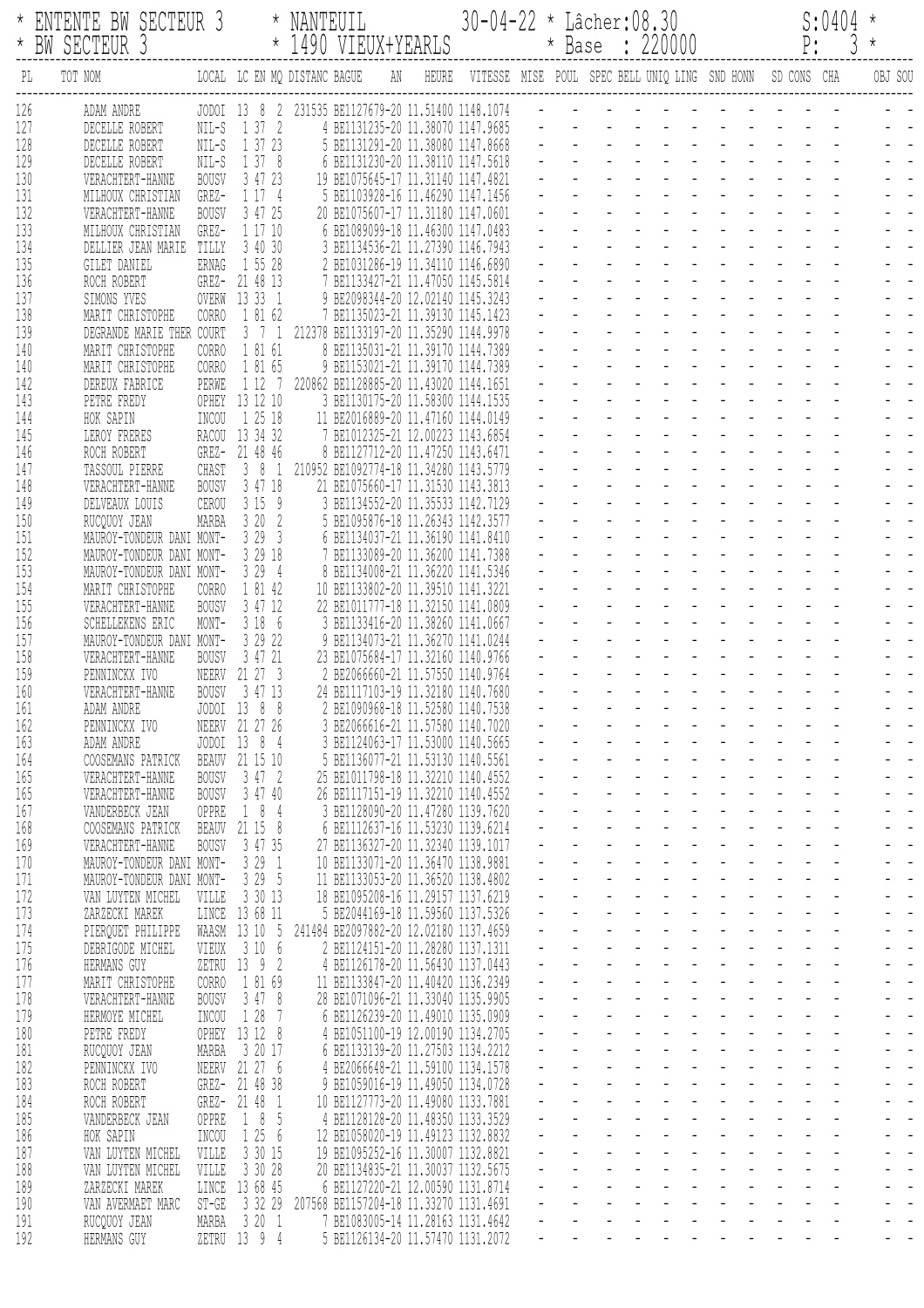| $^\star$   | ENTENTE BM SECTEUR 3<br>BW SECTEUR 3                   |                       | $^\star$                         | NANTEUIL<br>* 1490 VIEUX+YEARLS                                                                  |                                                                        | 30-04-22 * |  | $L\hat{a}$ cher: $08.30$ | * Base : 220000                            | P: | S:0404 | $\star$<br>$4 *$ |
|------------|--------------------------------------------------------|-----------------------|----------------------------------|--------------------------------------------------------------------------------------------------|------------------------------------------------------------------------|------------|--|--------------------------|--------------------------------------------|----|--------|------------------|
| PL         | TOT NOM                                                |                       |                                  | LOCAL LC EN MQ DISTANC BAGUE AN HEURE VITESSE MISE POUL SPEC BELL UNIQ LING SND HONN SD CONS CHA |                                                                        |            |  |                          |                                            |    |        | OBJ SOU          |
| 193        | MILHOUX CHRISTIAN GREZ- 1 17 16                        |                       |                                  |                                                                                                  |                                                                        |            |  |                          |                                            |    |        |                  |
| 194<br>195 | VAN LUYTEN MICHEL VILLE 3 30 5<br>VERACHTERT-HANNE     |                       | BOUSV 3 47 1                     | 21 BE1096478-18 11.30267 1130.1615<br>29 BE1136311-20 11.34050 1129.7166                         |                                                                        |            |  |                          |                                            |    |        |                  |
| 196        | LEROY FRERES                                           |                       | RACOU 13 34 13                   | 8 BE1023147-19 12.03003 1129.5463                                                                |                                                                        |            |  |                          |                                            |    |        |                  |
| 197        | VERACHTERT-HANNE                                       | BOUSV                 | 3 47 31                          | 30 BE1117158-19 11.34090 1129.3076                                                               |                                                                        |            |  |                          |                                            |    |        |                  |
| 198<br>199 | LEROY FRERES<br>SIMONS YVES                            |                       | RACOU 13 34 23<br>OVERW 13 33 4  | 10 BE2098407-20 12.05200 1128.8359                                                               | 9 BE1012362-21 12.03053 1129.1045                                      |            |  |                          |                                            |    |        |                  |
| 200        | VAN AVERMAET MARC                                      |                       | ST-GE 3 32 25                    |                                                                                                  | 2 BE1134351-21 11.33560 1128.4958                                      |            |  |                          |                                            |    |        |                  |
| 201        | LEROY FRERES                                           |                       | RACOU 13 34 33                   | 10 BE1012326-21 12.03143 1128.3103                                                               |                                                                        |            |  |                          |                                            |    |        |                  |
| 202        | VAN AVERMAET MARC                                      |                       | ST-GE 3 32 2                     |                                                                                                  | 3 BE1134390-21 11.33580 1128.2914                                      |            |  |                          |                                            |    |        |                  |
| 203<br>204 | LEROY FRERES<br>SIMONS YVES                            |                       | RACOU 13 34 16<br>OVERW 13 33 21 | 11 BE1023152-19 12.03153 1128.2221<br>11 BE2106517-21 12.05330 1127.7012                         |                                                                        |            |  |                          |                                            |    |        |                  |
| 205        | DECELLE ROBERT                                         |                       | NIL-S 1 37 17                    |                                                                                                  | 7 BE1130533-17 11.41300 1127.6867                                      |            |  |                          |                                            |    |        |                  |
| 206        | GILET DANIEL                                           |                       | ERNAG 1 55 33                    |                                                                                                  | 3 BE1001234-20 11.37180 1127.6081                                      |            |  |                          |                                            |    |        |                  |
| 207<br>208 | DECELLE ROBERT                                         |                       | NIL-S 1 37 5<br>NIL-S 1 37 30    |                                                                                                  | 8 BE1130596-17 11.41320 1127.4904<br>9 BE1128668-21 11.41400 1126.7061 |            |  |                          |                                            |    |        |                  |
| 209        | DECELLE ROBERT<br>ROCH ROBERT                          |                       | GREZ- 21 48 26                   | 11 BE1133406-21 11.50240 1126.6218                                                               |                                                                        |            |  |                          |                                            |    |        |                  |
| 210        | ROCH ROBERT                                            |                       | GREZ- 21 48 15                   | 12 BE1127722-20 11.50250 1126.5281                                                               |                                                                        |            |  |                          |                                            |    |        |                  |
| 211        | SPRUYT SEBASTIEN & VIEUX 3 18 10                       |                       |                                  | 200962 BE1124234-20 11.28250 1126.3634                                                           |                                                                        |            |  |                          |                                            |    |        |                  |
| 212<br>213 | DOC TEAM DELHOVE PA SART- 3142 79<br>GILET DANIEL      | ERNAG                 | 1 55 27                          | 200576 BE1103581-20 11.28100 1125.7774                                                           | 4 BE1031285-19 11.37370 1125.7049                                      |            |  |                          |                                            |    |        |                  |
| 214        | PENNINCKX IVO                                          |                       | NEERV 21 27 1                    |                                                                                                  | 5 BE2066639-21 12.00480 1125.3700                                      |            |  |                          |                                            |    |        |                  |
| 215        | ROCH ROBERT                                            |                       | GREZ- 21 48 18                   | 13 BE1127772-20 11.50380 1125.3115                                                               |                                                                        |            |  |                          |                                            |    |        |                  |
| 216        | VERMYLEN DANIEL                                        | MARBA                 | 3 32 15                          | 202557 BE1104325-20 11.30053 1124.7647                                                           |                                                                        |            |  |                          |                                            |    |        |                  |
| 217<br>218 | ZARZECKI MAREK<br>DOC TEAM DELHOVE PA SART- 3142 51    |                       | LINCE 13 68 16                   |                                                                                                  | 7 BE1044013-20 12.02230 1124.4103<br>2 BE1134241-21 11.28230 1124.4100 |            |  |                          |                                            |    |        |                  |
| 219        | SIMONS YVES                                            |                       | OVERW 13 33 10                   | 12 BE2098304-20 12.06110 1124.3975                                                               |                                                                        |            |  |                          |                                            |    |        |                  |
| 220        | ZARZECKI MAREK                                         |                       | LINCE 13 68 28                   |                                                                                                  | 8 BE1044004-20 12.02240 1124.3220                                      |            |  |                          |                                            |    |        |                  |
| 221<br>222 | LETELLIER OLIVIER                                      | INCOU                 | $1 \t 7 \t 1$<br>LINCE 13 68 32  |                                                                                                  | 3 BE1055920-19 11.50183 1124.2156<br>9 BE1044008-20 12.02320 1123.6167 |            |  |                          |                                            |    |        |                  |
| 223        | ZARZECKI MAREK<br>DECELLE ROBERT                       |                       | NIL-S 1 37 20                    | 10 BE1060729-19 11.42130 1123.4822                                                               |                                                                        |            |  |                          |                                            |    |        |                  |
| 224        | DELLIER JEAN MARIE TILLY 3 40 13                       |                       |                                  |                                                                                                  | 4 BE1134583-21 11.31210 1123.3967                                      |            |  |                          |                                            |    |        |                  |
| 225        | DELVEAUX LOUIS                                         | CEROU                 | 3 15 10                          |                                                                                                  | 4 BE1061261-19 11.39063 1123.2754                                      |            |  |                          |                                            |    |        |                  |
| 226<br>227 | MILHOUX CHRISTIAN<br>HERMANS GUY                       | GREZ-                 | 1 17 11<br>ZETRU 13 9 3          |                                                                                                  | 8 BE1103932-16 11.50400 1123.2309<br>6 BE1127373-17 11.59160 1123.1889 |            |  |                          |                                            |    |        |                  |
| 228        | ROCH ROBERT                                            |                       | GREZ- 21 48 17                   | 14 BE1127731-20 11.51020 1123.0725                                                               |                                                                        |            |  |                          |                                            |    |        |                  |
| 229        | HOK SAPIN                                              | INCOU                 | 1 25 16                          | 13 BE3015629-20 11.50573 1123.0176                                                               |                                                                        |            |  |                          |                                            |    |        |                  |
| 230        | VAN LUYTEN MICHEL                                      | VILLE                 | 3 30 29                          | 22 BE1134868-21 11.31367 1122.9014                                                               | 8 BE1133101-20 11.29393 1122.7519                                      |            |  |                          | <u> 1914 - Johann Johann Stoff, markin</u> |    |        |                  |
| 231<br>232 | RUCQUOY JEAN<br>RUCQUOY JEAN                           | MARBA<br>MARBA        | 3 20 7<br>3204                   |                                                                                                  | 9 BE1133153-20 11.29423 1122.4396                                      |            |  |                          |                                            |    |        |                  |
| 233        | VERACHTERT-HANNE                                       | <b>BOUSV</b>          | 3 47 29                          | 31 BE1136368-20 11.35210 1121.9962                                                               |                                                                        |            |  |                          |                                            |    |        |                  |
| 234        | SCHELLEKENS ERIC                                       | MONT-                 | 3189                             |                                                                                                  | 4 BE1134969-21 11.41400 1121.8174                                      |            |  |                          |                                            |    |        |                  |
| 235<br>236 | DELVEAUX LOUIS                                         | CEROU                 | 315<br>- 8<br>JODOI 13 15 3      | 231557 BE1129113-20 11.56280 1121.5224                                                           | 5 BE1109023-15 11.39223 1121.6937                                      |            |  |                          |                                            |    |        |                  |
| 237        | DONEUX EUGENE<br>HERMOYE MICHEL                        | INCOU                 | 1281                             |                                                                                                  | 7 BE1125316-17 11.51280 1121.2872                                      |            |  |                          |                                            |    |        |                  |
| 238        | VANGOETSENHOVEN LUC WALSH 13 15 11                     |                       |                                  | 242002 BE2062475-21 12.05497 1121.2708                                                           |                                                                        |            |  |                          |                                            |    |        |                  |
| 239        | HERMOYE MICHEL                                         | INCOU                 | 1 28 21                          |                                                                                                  | 8 BE1128291-20 11.51290 1121.1945                                      |            |  |                          |                                            |    |        |                  |
| 240<br>241 | MAUROY-TONDEUR DANI MONT-<br>MAUROY-TONDEUR DANI MONT- |                       | 3 29 15<br>3 29 13               | 12 BE1133096-20 11.39450 1121.1805<br>13 BE1133075-20 11.39460 1121.0820                         |                                                                        |            |  |                          |                                            |    |        |                  |
| 242        | SIMONS YVES                                            |                       | OVERW 13 33 24                   | 13 BE2106503-21 12.06520 1120.8546                                                               |                                                                        |            |  |                          |                                            |    |        |                  |
| 243        | LEONARD THIERRY                                        | DONGE                 | 1 14 6                           | 227886 BE1128483-20 11.53200 1120.7508                                                           |                                                                        |            |  |                          |                                            |    |        |                  |
| 244        | VAN LUYTEN MICHEL                                      | VILLE                 | 3 30 6                           | 23 BE8026507-11 11.31577 1120.7415                                                               |                                                                        |            |  |                          |                                            |    |        |                  |
| 245<br>246 | LEROY FRERES<br>PETRE FREDY                            |                       | RACOU 13 34 12<br>OPHEY 13 12 11 | 12 BE1023140-19 12.04453 1120.3418                                                               | 5 BE1130192-20 12.02560 1120.3319                                      |            |  |                          |                                            |    |        |                  |
| 247        | ZARZECKI MAREK                                         |                       | LINCE 13 68 53                   | 10 BE1127225-21 12.03140 1119.9281                                                               |                                                                        |            |  |                          |                                            |    |        |                  |
| 248        | MARTIN MICHAEL                                         | NIL-S                 | 192                              |                                                                                                  | 2 BE1133371-20 11.41300 1119.8486                                      |            |  |                          |                                            |    |        |                  |
| 249        | PENNINCKX IVO                                          |                       | NEERV 21 27 8                    |                                                                                                  | 6 BE2066670-21 12.01510 1119.7923                                      |            |  |                          |                                            |    |        |                  |
| 250<br>251 | SMEERS ROBERT<br>DIELS GERARD                          | LIMAL                 | 3 36 11                          | LINSM 13 16 14 239102 BE1126802-21 12.03320 1119.7409                                            | 2 BE1130343-20 11.42490 1119.5350                                      |            |  |                          |                                            |    |        |                  |
| 252        | DECELLE ROBERT                                         | NIL-S                 | 1 37 16                          | 11 BE1130529-17 11.43020 1118.7291                                                               |                                                                        |            |  |                          |                                            |    |        |                  |
| 253        | ZARZECKI MAREK                                         |                       | LINCE 13 68 13                   | 11 BE1058410-19 12.03280 1118.7039                                                               |                                                                        |            |  |                          |                                            |    |        |                  |
| 254<br>255 | DELVEAUX LOUIS<br>MARIT CHRISTOPHE                     | CEROU<br><b>CORRO</b> | 3157<br>1 81 7                   | 12 BE1133820-20 11.43430 1118.5408                                                               | 6 BE1139105-17 11.39533 1118.6417                                      |            |  |                          | and the second control of the              |    |        |                  |
| 256        | ZARZECKI MAREK                                         | LINCE                 | 13 68 8                          | 12 BE1044116-20 12.03300 1118.5293                                                               |                                                                        |            |  |                          |                                            |    |        |                  |
| 257        | DIELS GERARD                                           | LIMAL                 | 3 36 7                           |                                                                                                  | 3 BE1054347-19 11.43000 1118.4715                                      |            |  |                          |                                            |    |        |                  |
| 258        | DOC TEAM DELHOVE PA SART-                              |                       | 3142133                          |                                                                                                  | 3 BE1134128-21 11.29230 1118.1418                                      |            |  |                          |                                            |    |        |                  |
| 259        | MARIT CHRISTOPHE                                       | <b>CORRO</b>          | 1 81 43                          | 13 BE1061021-19 11.43550 1117.3872                                                               |                                                                        |            |  |                          |                                            |    |        |                  |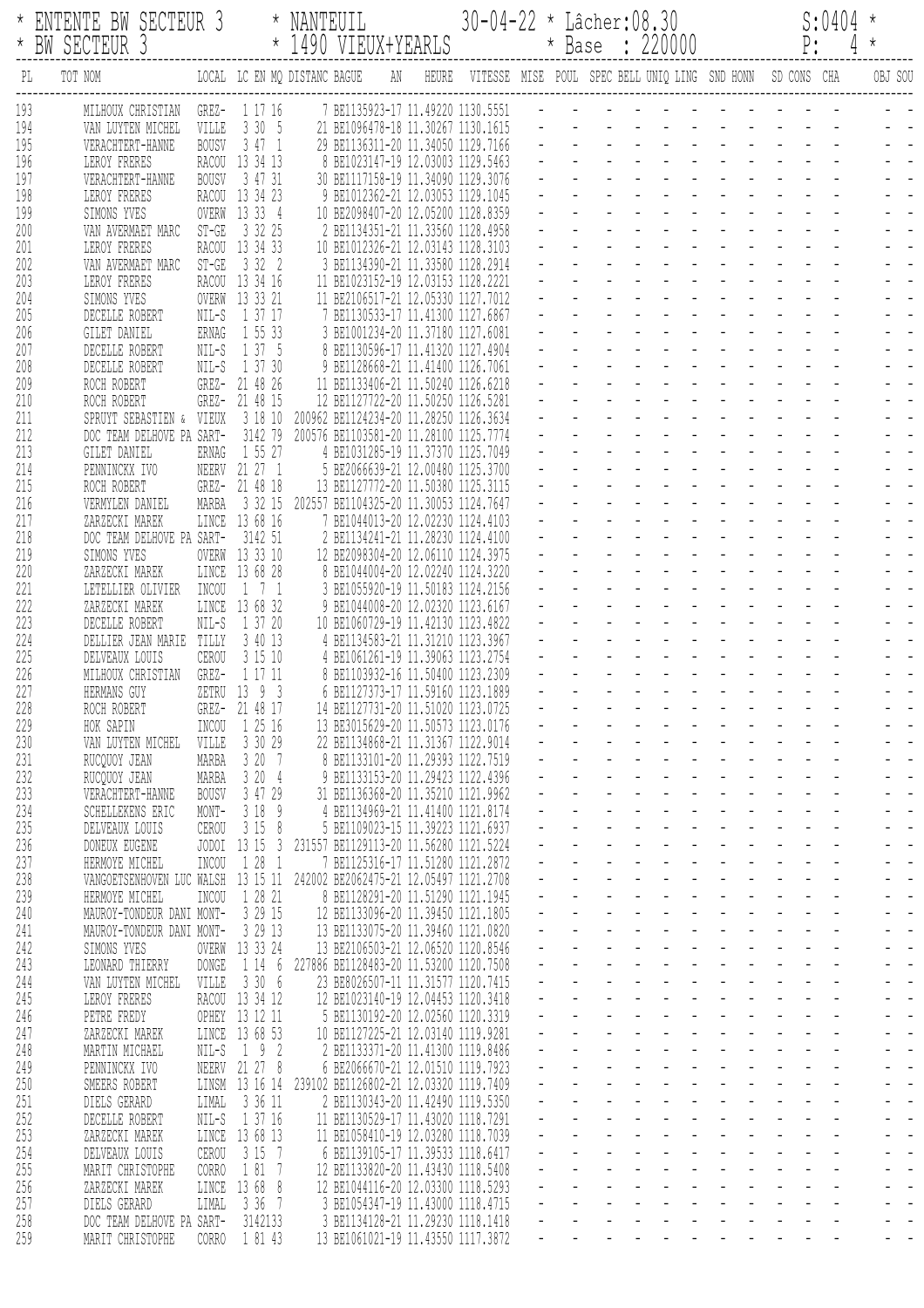|                   | ENTENTE BW SECTEUR 3<br>* BW SECTEUR 3                                                |                                 | NANTEUIL<br>* 1490 VIEUX+YEARLS                                                                              | 30-04-22 * Lâcher:08.30                                          |  |  | * Base : 220000 |  |  | S:0404<br>P: 5 |         |
|-------------------|---------------------------------------------------------------------------------------|---------------------------------|--------------------------------------------------------------------------------------------------------------|------------------------------------------------------------------|--|--|-----------------|--|--|----------------|---------|
| PL                | TOT NOM                                                                               |                                 | LOCAL LC EN MQ DISTANC BAGUE<br>AN                                                                           | HEURE VITESSE MISE POUL SPEC BELL UNIQ LING SND HONN SD CONS CHA |  |  |                 |  |  |                | OBJ SOU |
| 260<br>261<br>262 | DOC TEAM DELHOVE PA SART-<br>MILHOUX CHRISTIAN<br>GREZ-<br>VILLE<br>VAN LUYTEN MICHEL | 3142 4<br>1171<br>3 30 12       | 4 BE1134171-21 11.29320 1117.2076<br>9 BE1089100-18 11.51450 1117.1995<br>24 BE1138332-17 11.32337 1117.0582 |                                                                  |  |  |                 |  |  |                |         |
| 263<br>264        | <b>CORRO</b><br>MARIT CHRISTOPHE<br>VERMYLEN DANIEL<br>MARBA                          | 1 81 19<br>3321                 | 14 BE1133840-20 11.43590 1117.0032<br>2 BE1139218-17 11.31233 1116.7036                                      |                                                                  |  |  |                 |  |  |                |         |
| 265<br>266        | MAUROY-TONDEUR DANI MONT-<br>CORRO<br>HANNON YVES                                     | 3 29 14<br>3 19 17              | 14 BE1134076-21 11.40330 1116.4734<br>217301 BE1134118-20 11.44380 1116.4634                                 |                                                                  |  |  |                 |  |  |                |         |
| 267<br>268        | LINCE<br>ZARZECKI MAREK<br>SPRUYT SEBASTIEN & VIEUX                                   | 13 68 54<br>3 18 6              | 13 BE1127275-21 12.03560 1116.2636<br>2 BE1124293-20 11.30030 1116.1455                                      |                                                                  |  |  |                 |  |  |                |         |
| 269<br>270        | VERACHTERT-HANNE<br><b>BOUSV</b><br>DOC TEAM DELHOVE PA SART-                         | 3 47 33<br>3142 92              | 32 BE1117114-19 11.36200 1116.0751<br>5 BE1134123-21 11.29520 1115.1371                                      |                                                                  |  |  |                 |  |  |                |         |
| 271<br>272        | PENNINCKX IVO<br>NEERV<br>PENNINCKX IVO<br>NEERV                                      | 21 27 7<br>21 27 18             | 7 BE2011760-20 12.02470 1114.8806<br>8 BE2011745-20 12.02480 1114.7932                                       |                                                                  |  |  |                 |  |  |                |         |
| 273<br>274        | NIL-S<br>DECELLE ROBERT<br>ERNAG<br>GILET DANIEL                                      | 1 37 9<br>1 55 18               | 12 BE1092143-18 11.43430 1114.7828<br>5 BE1001521-20 11.39300 1114.5172                                      |                                                                  |  |  |                 |  |  |                |         |
| 275<br>276        | PERWE<br>DEREUX FABRICE<br>COOSEMANS PATRICK                                          | 1 12 9<br>BEAUV 21 15 13        | 2 BE1128926-20 11.48110 1114.4328<br>7 BE1158313-18 11.58000 1114.3269                                       |                                                                  |  |  |                 |  |  |                |         |
| 277<br>278        | RUCQUOY JEAN<br>MARBA<br>MAUROY-TONDEUR DANI MONT-                                    | 3 20 15<br>3299                 | 10 BE1133117-20 11.31013 1114.2755<br>15 BE1131038-17 11,40560 1114.2318                                     |                                                                  |  |  |                 |  |  |                |         |
| 279<br>280        | PENNINCKX IVO<br>NEERV<br>$ST-GE$<br>VAN AVERMAET MARC                                | 21 27 24<br>3 32 1              | 9 BE2066633-21 12.02550 1114.1824<br>4 001134379-21 11.36200 1113.9606                                       |                                                                  |  |  |                 |  |  |                |         |
| 281<br>282        | ADAM ANDRE<br>LOUPO<br>SPRUYT EDDY                                                    | JODOI 13 8 7<br>3 70 20         | 4 BE1127686-20 11.57510 1113.9524<br>200995 BE1149082-19 11.30270 1113.8543                                  |                                                                  |  |  |                 |  |  |                |         |
| 283<br>284        | SPRUYT EDDY<br>LOUPO<br>NETHE<br>GOFFIN VINCENT                                       | 3 70 45<br>$21 \t9 \t4$         | 2 BE1101288-19 11.30280 1113.7514<br>229184 BE6042186-21 11.55470 1113.7151                                  |                                                                  |  |  |                 |  |  |                |         |
| 285<br>286        | THORE<br>JAUMOTTE MICHEL<br>GREZ-<br>MILHOUX CHRISTIAN                                | 1 1 3 2<br>1178                 | 223557 BE1131741-20 11.50450 1113.6090<br>10 BE1089081-18 11.52250 1113.5200                                 |                                                                  |  |  |                 |  |  |                |         |
| 287<br>288        | PERWE<br>DEREUX FABRICE<br>DOC TEAM DELHOVE PA SART-                                  | 1 12 1<br>3142141               | 3 BE1090450-18 11.48230 1113.3092<br>6 BE1134160-21 11.30120 1113.0744                                       |                                                                  |  |  |                 |  |  |                |         |
| 289<br>290        | DOC TEAM DELHOVE PA SART-<br>RIXEN<br>MELAIN MARC-FELIX                               | 3142105<br>3196                 | 7 BE1134106-21 11.30140 1112.8685<br>215528 BE1054474-19 11.43410 1112.7855                                  |                                                                  |  |  |                 |  |  |                |         |
| 291<br>291        | MARIT CHRISTOPHE<br><b>CORRO</b><br>MARIT CHRISTOPHE<br><b>CORRO</b>                  | 1 81 20<br>1 81 30              | 15 BE1133764-20 11.44440 1112.7011<br>16 BE1091802-18 11.44440 1112.7011                                     |                                                                  |  |  |                 |  |  |                |         |
| 293<br>294        | ROCH ROBERT<br>PETRE FREDY                                                            | GREZ- 21 48 34<br>OPHEY 13 12 5 | 15 BE1133413-21 11,52550 1112.6489<br>6 BE1130191-20 12.04260 1112.4949                                      |                                                                  |  |  |                 |  |  |                |         |
| 295<br>296        | ROCH ROBERT<br>GREZ-<br>VERACHTERT-HANNE<br><b>BOUSV</b>                              | 21 48 5<br>3 47 47              | 16 BE1059030-19 11.52570 1112.4661<br>33 001136335-20 11.36580 1112.2945                                     |                                                                  |  |  |                 |  |  |                |         |
| 297<br>298        | DOC TEAM DELHOVE PA SART-<br>HOK SAPIN<br>INCOU                                       | 3142134<br>1 25 13              | 8 BE1134157-21 11.30210 1112.1486<br>14 BE1090248-18 11.52553 1112.1336                                      |                                                                  |  |  |                 |  |  |                |         |
| 299<br>300        | ERNAG<br>GILET DANIEL<br><b>BOUSV</b><br>VERACHTERT-HANNE                             | 1 55 24<br>3 47 20              | 6 BE1031275-19 11.39550 1112.0720<br>34 BE1075638-17 11.37010 1111.9971                                      |                                                                  |  |  |                 |  |  |                |         |
| 301<br>302        | ERNAG<br>GILET DANIEL<br>DECELLE ROBERT<br>NIL-S                                      | 1 55 9<br>1 37 12               | 7 BE1031303-19 11.39570 1111.8768<br>13 BE1131238-20 11.44140 1111.8174                                      |                                                                  |  |  |                 |  |  |                |         |
| 303<br>304        | HOK SAPIN<br>INCOU<br>PENNINCKX IVO<br>NEERV                                          | 1 25 15<br>21 27 22             | 15 BE3015621-20 11.52593 1111.7683<br>10 BE2141642-20 12.03240 1111.6589                                     |                                                                  |  |  |                 |  |  |                |         |
| 305<br>306        | ERNAG<br>GILET DANIEL<br>INCOU<br>HOK SAPIN                                           | 1 55 4<br>1 25 14               | 8 BE1055211-19 11.40020 1111.3892<br>16 BE6111142-20 11.53053 1111.2209                                      |                                                                  |  |  |                 |  |  |                |         |
| 307<br>308        | DEBRIGODE MICHEL<br>VIEUX<br>HOK SAPIN<br>INCOU                                       | 3108<br>1 25 21                 | 3 BE1124164-20 11.32380 1111.1882<br>17 BE3024674-21 11,53063 1111,1297                                      |                                                                  |  |  |                 |  |  |                |         |
| 309<br>310        | PENNINCKX IVO<br>NEERV<br>MAUROY-TONDEUR DANI MONT-                                   | 21 27 2<br>7<br>3 29            | 11 BE2066619-21 12.03310 1111.0514<br>16 BE1131005-17 11.41290 1111.0314                                     |                                                                  |  |  |                 |  |  |                |         |
| 311<br>312        | <b>CEROU</b><br>DELVEAUX LOUIS<br>HERMOYE MICHEL<br>INCOU                             | 3153<br>1 28 12                 | BE1061282-19 11.41123 1110.9385<br>9 BE1128387-20 11.53290 1110.1745                                         |                                                                  |  |  |                 |  |  |                |         |
| 313<br>314        | $ST-GE$<br>VAN AVERMAET MARC<br>RUCQUOY JEAN<br>MARBA                                 | 3 32 10<br>3 20 5               | 5 BE1060432-19 11.37010 1109.8904<br>11 BE1061234-19 11.31483 1109.4744                                      |                                                                  |  |  |                 |  |  |                |         |
| 315<br>316        | LEONARD THIERRY<br>DONGE<br>MARBA<br>VERMYLEN DANIEL                                  | 1 14<br>- 3<br>3 32 13          | 2 BE1059435-19 11.55240 1109.4742<br>3 BE1104311-20 11.32363 1109.2632                                       |                                                                  |  |  |                 |  |  |                |         |
| 317<br>318        | $ST-GE$<br>VAN AVERMAET MARC<br>DEREUX FABRICE<br>PERWE                               | 3 32<br>8<br>1123               | 6 BE1134408-21 11.37100 1109.0009<br>4 BE1133205-21 11.49100 1108.9305                                       |                                                                  |  |  |                 |  |  |                |         |
| 319<br>320        | SPRUYT EDDY<br>LOUPO<br>DELLIER JEAN MARIE<br>TILLY                                   | 3 70 47<br>3 40 37              | 3 BE1074830-17 11.31170 1108.7340<br>5 BE1134588-21 11.33460 1108.6233                                       |                                                                  |  |  |                 |  |  |                |         |
| 321<br>322        | SIMONS YVES<br>OVERW<br>ROCH ROBERT<br>$GREZ -$                                       | 13 33 14<br>21 48 6             | 14 BE2106523-21 12.09200 1108.2492<br>17 BE1127774-20 11.53440 1108.1888                                     |                                                                  |  |  |                 |  |  |                |         |
| 323<br>324        | LIMAL<br>DIELS GERARD<br>ZARZECKI MAREK<br>LINCE                                      | 3 36 35<br>13 68 14             | 4 BE1136364-21 11.44480 1108.1366<br>14 BE1058403-19 12.05310 1108.0628                                      |                                                                  |  |  |                 |  |  |                |         |
| 325<br>326        | HERMOYE MICHEL<br>INCOU<br>COOSEMANS PATRICK<br>BEAUV                                 | 1 28 4<br>21 15 15              | 10 BE1132363-21 11.53540 1107.9058<br>8 BE1136006-21 11.59180 1107.4056                                      |                                                                  |  |  |                 |  |  |                |         |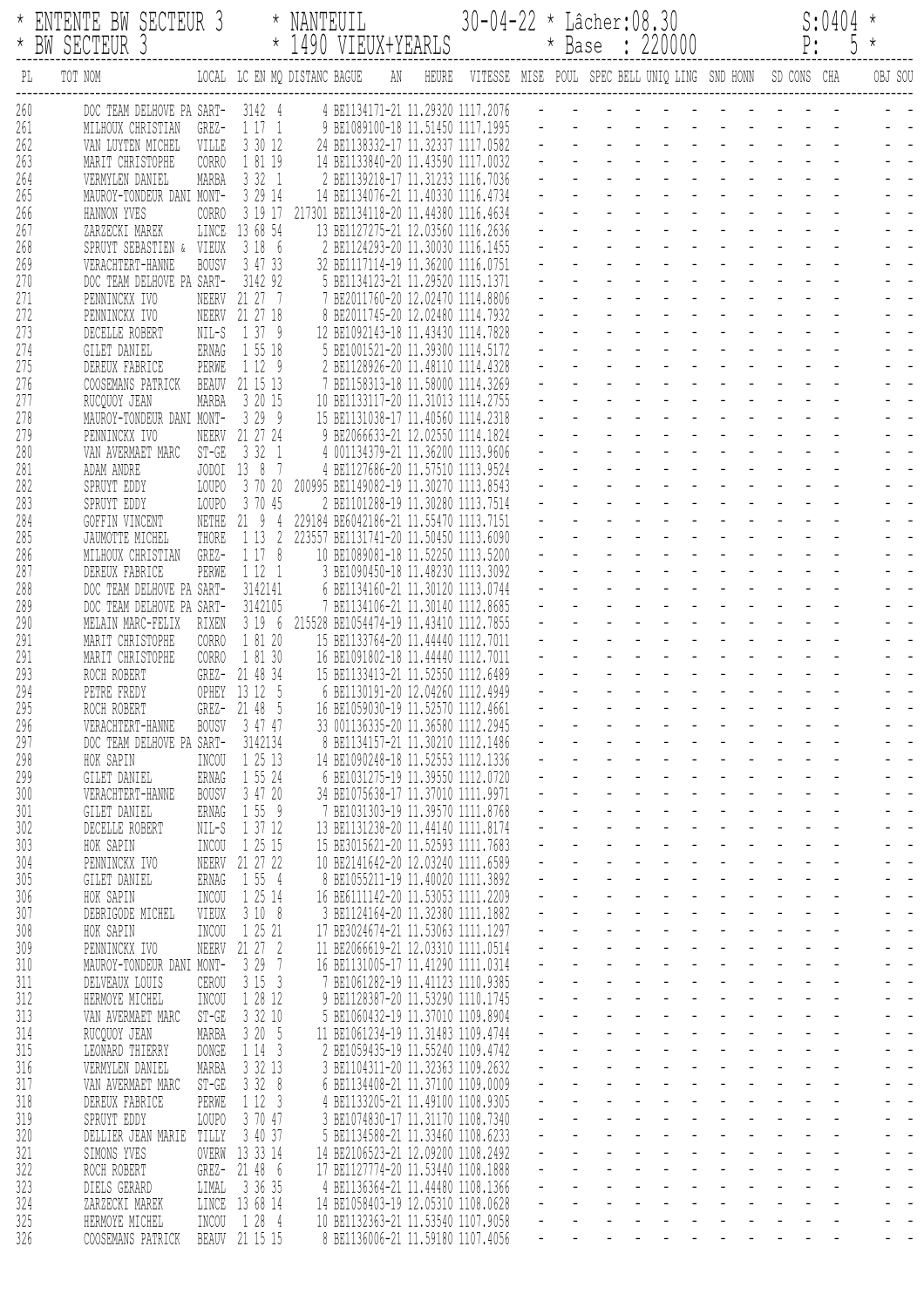|            | ENTENTE BW SECTEUR 3<br>BW SECTEUR 3                                 |                                 | NANTEUIL<br>* 1490 VIEUX+YEARLS                                                     | 30-04-22 * Lâcher:08.30                                             |  |  | * Base : 220000 |  |  | S:0404<br>$P: 6 *$ |         |
|------------|----------------------------------------------------------------------|---------------------------------|-------------------------------------------------------------------------------------|---------------------------------------------------------------------|--|--|-----------------|--|--|--------------------|---------|
| PL         | LOCAL LC EN MQ DISTANC BAGUE<br>TOT NOM                              |                                 |                                                                                     | AN HEURE VITESSE MISE POUL SPEC-BELL-UNIQ-LING SND-HONN SD-CONS CHA |  |  |                 |  |  |                    | OBJ SOU |
| 327        | LETELLIER OLIVIER<br>INCOU                                           | 1 7 2                           | 4 BE1055948-19 11.53233 1107.1727                                                   |                                                                     |  |  |                 |  |  |                    |         |
| 328<br>329 | INCOU<br>HOK SAPIN<br>HAUTIER ETIENNE & G BAULE                      | 1 25 24                         | 18 BE3024670-21 11.53533 1106.8608<br>3 63 1 199425 BE1138776-20 11.30120 1106.6870 |                                                                     |  |  |                 |  |  |                    |         |
| 330        | LETELLIER OLIVIER<br>INCOU                                           | 1 7 6                           | 5 BE1132245-20 11.53293 1106.6286                                                   |                                                                     |  |  |                 |  |  |                    |         |
| 331        | <b>BOUSV</b><br>VERACHTERT-HANNE                                     | 3 47 30                         | 35 BE1043856-16 11.37590 1106.2789                                                  |                                                                     |  |  |                 |  |  |                    |         |
| 332<br>333 | GREZ-<br>MILHOUX CHRISTIAN<br>LEROY FRERES                           | 1 17 3<br>RACOU 13 34 9         | 11 BE1103905-16 11.53450 1106.2331<br>13 BE1023235-19 12.07323 1106.0074            |                                                                     |  |  |                 |  |  |                    |         |
| 334        | CEROU<br>DELVEAUX LOUIS                                              | 3152                            | 8 BE1134558-20 11.42063 1105.7338                                                   |                                                                     |  |  |                 |  |  |                    |         |
| 335        | NIL-S<br>DECELLE ROBERT                                              | 1371                            | 14 BE1131283-20 11.45200 1105.5563                                                  |                                                                     |  |  |                 |  |  |                    |         |
| 335<br>337 | NIL-S<br>DECELLE ROBERT<br>$ST-GE$<br>VAN AVERMAET MARC              | 1 37 22<br>3 32 19              | 15 BE1060786-19 11.45200 1105.5563<br>7 BE1134347-21 11.37450 1105.5553             |                                                                     |  |  |                 |  |  |                    |         |
| 338        | MARTIN MICHAEL<br>NIL-S                                              | 191                             | 3 BE1091739-18 11.44080 1104.6583                                                   |                                                                     |  |  |                 |  |  |                    |         |
| 339        | GREZ-<br>MILHOUX CHRISTIAN                                           | 1 17 9                          | 12 BE1089085-18 11,54030 1104,6067                                                  |                                                                     |  |  |                 |  |  |                    |         |
| 340        | DONEUX EUGENE                                                        | JODOI 13 15 1                   | 2 BE1137208-17 11.59410 1104.3176<br>17 BE1130818-17 11.46150 1104.1019             |                                                                     |  |  |                 |  |  |                    |         |
| 341<br>342 | MARIT CHRISTOPHE<br><b>CORRO</b><br>MARIT CHRISTOPHE<br><b>CORRO</b> | 1 81 49<br>1 81 34              | 18 BE1106321-16 11.46170 1103.9144                                                  |                                                                     |  |  |                 |  |  |                    |         |
| 343        | RIXEN<br>MELAIN MARC-FELIX                                           | 3 19 16                         | 2 BE1054487-19 11.45150 1103.8566                                                   |                                                                     |  |  |                 |  |  |                    |         |
| 344        | ZARZECKI MAREK<br>LINCE                                              | 13 68 15                        | 15 BE1159197-19 12.06220 1103.7098                                                  |                                                                     |  |  |                 |  |  |                    |         |
| 345<br>346 | DOC TEAM DELHOVE PA SART-<br>LEROY FRERES                            | 3142 15<br>RACOU 13 34 29       | 9 BE1155602-21 11.31500 1103.0761<br>14 BE1012373-21 12.08093 1102.8810             |                                                                     |  |  |                 |  |  |                    |         |
| 347        | VERACHTERT-HANNE<br><b>BOUSV</b>                                     | 3 47 16                         | 36 BE1136318-20 11.38370 1102.5643                                                  |                                                                     |  |  |                 |  |  |                    |         |
| 348        | PETRE FREDY                                                          | OPHEY 13 12 3                   | 7 BE1149043-20 12.06250 1102.2996                                                   |                                                                     |  |  |                 |  |  |                    |         |
| 349<br>350 | ARCHE<br>DEPREZ RAYMOND<br>DOC TEAM DELHOVE PA SART-                 | 3 7 4<br>3142 10                | 4 BE1134429-20 11.53340 1102.2777<br>10 BE1103516-20 11.32030 1101.7633             |                                                                     |  |  |                 |  |  |                    |         |
| 351        | DOC TEAM DELHOVE PA SART-                                            | 3142 64                         | 11 BE1103616-20 11.32040 1101.6624                                                  |                                                                     |  |  |                 |  |  |                    |         |
| 352        | RUCQUOY JEAN<br>MARBA                                                | 3 20 11                         | 12 BE1092786-18 11.33103 1101.1965                                                  |                                                                     |  |  |                 |  |  |                    |         |
| 353        | VANGOETSENHOVEN LUC WALSH                                            | 13 15 1                         | 2 BE2113981-12 12.09537 1100.5343                                                   |                                                                     |  |  |                 |  |  |                    |         |
| 354<br>355 | HERMOYE MICHEL<br>INCOU<br>DOC TEAM DELHOVE PA SART-                 | 1 28 26<br>3142100              | 11 BE1126252-20 11.55210 1100.0828<br>12 001134126-21 11.32230 1099.7496            |                                                                     |  |  |                 |  |  |                    |         |
| 356        | SPRUYT EDDY<br>LOUPO                                                 | 3 70 18                         | 4 BE1124839-20 11.32460 1099.7355                                                   |                                                                     |  |  |                 |  |  |                    |         |
| 356        | LOUPO<br>SPRUYT EDDY                                                 | 3 70 23                         | 5 BE1124318-20 11.32460 1099.7355                                                   |                                                                     |  |  |                 |  |  |                    |         |
| 358<br>359 | CHAST<br>TASSOUL PIERRE<br>MELAIN MARC-FELIX<br>RIXEN                | 384<br>3198                     | 2 BE1061629-19 11.41510 1099.5674<br>3 BE1128599-17 11.46010 1099.5392              |                                                                     |  |  |                 |  |  |                    |         |
| 360        | <b>CORRO</b><br>MARIT CHRISTOPHE                                     | 1 81 40                         | 19 BE1130702-17 11.47040 1099.5264                                                  |                                                                     |  |  |                 |  |  |                    |         |
| 361        | LOUPO<br>SPRUYT EDDY                                                 | 3 70 50                         | 6 BE1122203-21 11.32490 1099.4348                                                   |                                                                     |  |  |                 |  |  |                    |         |
| 362<br>363 | PENNINCKX IVO<br>MARIT CHRISTOPHE<br><b>CORRO</b>                    | NEERV 21 27 15<br>1 81 21       | 12 BE2006264-19 12.05470 1099.3806<br>20 BE1133830-20 11.47060 1099.3404            |                                                                     |  |  |                 |  |  |                    |         |
| 364        | SPRUYT EDDY<br>LOUPO                                                 | 3702                            | 7 BE1011892-18 11.32510 1099.2343                                                   |                                                                     |  |  |                 |  |  |                    |         |
| 365        | DONGE<br>LEONARD THIERRY                                             | 1 14 5                          | 3 BE1126042-20 11.57190 1099.2170                                                   |                                                                     |  |  |                 |  |  |                    |         |
| 366<br>367 | RIXEN<br>MELAIN MARC-FELIX                                           | 3193                            | 4 BE1054479-19 11.46050 1099.1653<br>8 BE1133936-20 11.38510 1099.1157              |                                                                     |  |  |                 |  |  |                    |         |
| 368        | VAN AVERMAET MARC<br>$ST-GE$<br>MAUROY-TONDEUR DANI MONT-            | 3 32 5<br>3 29 29               | 17 BE1134074-21 11.43350 1098.9789                                                  |                                                                     |  |  |                 |  |  |                    |         |
| 369        | LEROY FRERES                                                         | RACOU 13 34 24                  | 15 BE1012348-21 12.08573 1098.8514                                                  |                                                                     |  |  |                 |  |  |                    |         |
| 370        | SPRUYT EDDY<br>LOUPO                                                 | 3 70 67                         | 8 BE1122251-21 11.32560 1098.7336                                                   |                                                                     |  |  |                 |  |  |                    |         |
| 371<br>372 | HOK SAPIN<br>INCOU<br>NIL-S<br>DECELLE ROBERT                        | 1 25 7<br>1 37 21               | 19 BE3015633-20 11.55263 1098.5097<br>16 BE1060758-19 11.46390 1098.1541            |                                                                     |  |  |                 |  |  |                    |         |
| 373        | TILLY<br>DELLIER JEAN MARIE                                          | 3 40 2                          | 6 BE1134000-20 11.35360 1097.6724                                                   |                                                                     |  |  |                 |  |  |                    |         |
| 374        | DECELLE ROBERT<br>NIL-S                                              | 1 37 35                         | 17 BE1153526-21 11.46450 1097.5959                                                  |                                                                     |  |  |                 |  |  |                    |         |
| 375<br>376 | ADAM ANDRE<br>JODOI<br>HOK SAPIN<br>INCOU                            | 13 8 1<br>1 25<br>$\frac{4}{3}$ | 5 BE1092079-16 12.00580 1097.4957<br>20 BE1126451-20 11.55390 1097.3790             |                                                                     |  |  |                 |  |  |                    |         |
| 377        | VIEUX<br>DEBRIGODE MICHEL                                            | 3104                            | 4 BE1124165-20 11.34570 1097.2695                                                   |                                                                     |  |  |                 |  |  |                    |         |
| 378        | <b>BOUSV</b><br>VERACHTERT-HANNE                                     | 3 47 24                         | 37 BE1122753-21 11.39350 1096.9424                                                  |                                                                     |  |  |                 |  |  |                    |         |
| 379        | MARBA<br>RUCQUOY JEAN                                                | 3 20 16                         | 13 BE1095880-18 11.33543 1096.8054                                                  |                                                                     |  |  |                 |  |  |                    |         |
| 380<br>381 | DEBRIGODE MICHEL<br>VIEUX<br>SPRUYT EDDY<br>LOUPO                    | 3109<br>3 70 35                 | 5 BE1124167-20 11.35020 1096.7754<br>9 BE1117740-19 11.33170 1096.6354              |                                                                     |  |  |                 |  |  |                    |         |
| 382        | <b>DONGE</b><br>LEONARD THIERRY                                      | 1142                            | 4 BE1087715-18 11.57490 1096.5723                                                   |                                                                     |  |  |                 |  |  |                    |         |
| 383        | MONT-<br>SCHELLEKENS ERIC                                            | 3184                            | 5 BE1134970-21 11.46050 1096.5491                                                   |                                                                     |  |  |                 |  |  |                    |         |
| 384<br>385 | BEAUV<br>COOSEMANS PATRICK<br>VERMYLEN DANIEL<br>MARBA               | 21 15 11<br>3 32 12             | 9 BE1050544-19 12.01250 1096.3185<br>4 BE1067486-19 11.34463 1096.2557              |                                                                     |  |  |                 |  |  |                    |         |
| 386        | DOC TEAM DELHOVE PA SART-                                            | 3142124                         | 13 BE1103522-20 11.32580 1096.2434                                                  |                                                                     |  |  |                 |  |  |                    |         |
| 387        | SEHA RENE<br>THORE                                                   | 1 23 20                         | 224885 BE1128547-20 11.55100 1096.1089                                              |                                                                     |  |  |                 |  |  |                    |         |
| 388<br>389 | SPRUYT EDDY<br>LOUPO<br>WEISS HENRI<br>LIMAL                         | 3709<br>38<br>$\frac{4}{3}$     | 10 BE1124782-20 11.33240 1095.9378<br>215794 BE1061905-19 11.46543 1095.9295        |                                                                     |  |  |                 |  |  |                    |         |
| 390        | VERACHTERT-HANNE<br><b>BOUSV</b>                                     | 3 47 9                          | 38 BE1071087-21 11.39480 1095.6902                                                  |                                                                     |  |  |                 |  |  |                    |         |
| 391        | CEROU<br>DELVEAUX LOUIS                                              | 3 15 11                         | 9 BE1139144-17 11.43543 1095.4694                                                   |                                                                     |  |  |                 |  |  |                    |         |
| 392<br>393 | ROCH ROBERT<br>DOC TEAM DELHOVE PA SART- 3142131                     | GREZ- 21 48 40                  | 18 BE1059041-19 11.56070 1095.3748<br>14 BE1134136-21 11.33070 1095.3454            |                                                                     |  |  |                 |  |  |                    |         |
|            |                                                                      |                                 |                                                                                     |                                                                     |  |  |                 |  |  |                    |         |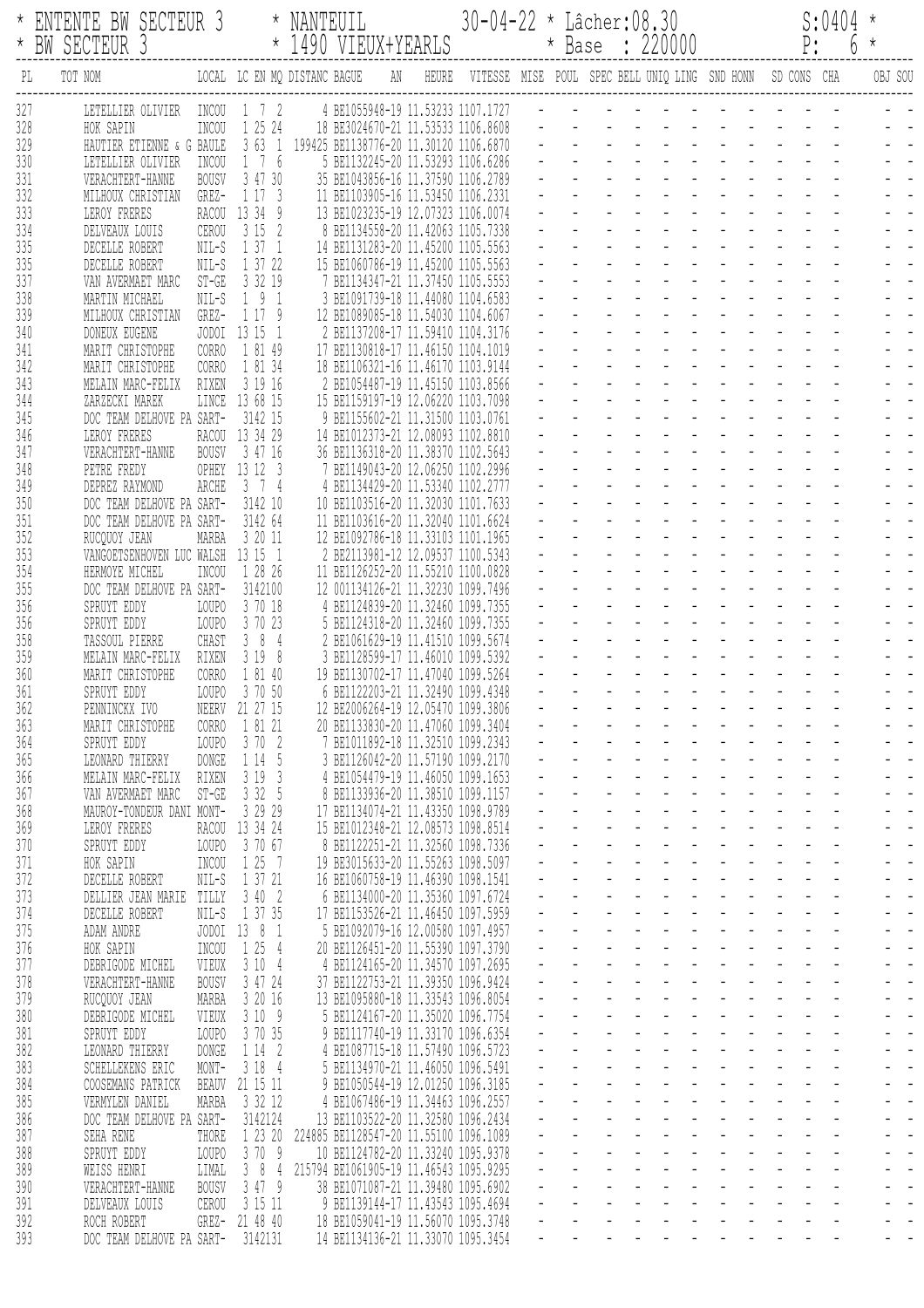|                          | ENTENTE BW SECTEUR 3<br>BW SECTEUR 3                                                                            |                                                 | NANTEUIL<br>* 1490 VIEUX+YEARLS                                                                                                                         |       | 30-04-22 * Lâcher:08.30 |                           |  | * Base : 220000                                            |  | S:0404<br>$P: 7 *$ |         |
|--------------------------|-----------------------------------------------------------------------------------------------------------------|-------------------------------------------------|---------------------------------------------------------------------------------------------------------------------------------------------------------|-------|-------------------------|---------------------------|--|------------------------------------------------------------|--|--------------------|---------|
| PL                       | TOT NOM                                                                                                         |                                                 | LOCAL LC EN MQ DISTANC BAGUE<br>AN                                                                                                                      | HEURE |                         |                           |  | VITESSE MISE POUL SPEC BELL UNIQ LING SND HONN SD CONS CHA |  |                    | OBJ SOU |
| 394<br>395<br>396        | ROCH ROBERT<br>HERMOYE MICHEL<br>INCOU<br>ROCH ROBERT                                                           | GREZ- 21 48 14<br>1 28 11<br>GREZ- 21 48 35     | 19 BE1127740-20 11.56080 1095.2862<br>12 BE1057870-19 11.56150 1095.2824<br>20 BE1133467-21 11.56090 1095.1977                                          |       |                         |                           |  |                                                            |  |                    |         |
| 397<br>398<br>399        | LINCE<br>ZARZECKI MAREK<br>VERACHTERT-HANNE<br><b>BOUSV</b><br>TASSOUL PIERRE<br>CHAST                          | 13 68 9<br>3 47 32<br>386<br>3 19 15            | 16 BE1090676-18 12.08030 1095.1892<br>39 BE1117117-19 11.39540 1095.1132<br>3 001061621-19 11.42390 1095.0013                                           |       |                         |                           |  |                                                            |  |                    |         |
| 400<br>401<br>402<br>403 | HANNON YVES<br>CORRO<br>RIXEN<br>MELAIN MARC-FELIX<br>VERACHTERT-HANNE<br><b>BOUSV</b><br>LIMAL<br>DIELS GERARD | 3191<br>3 47 15<br>3363                         | 2 BE1134124-20 11.48280 1094.8992<br>5 BE1093768-18 11.46520 1094.7917<br>40 BE1011723-18 11,39580 1094,7289<br>5 BE1054348-19 11.47120 1094.6501       |       |                         |                           |  |                                                            |  |                    |         |
| 404<br>405<br>406        | MARBA<br>VERMYLEN DANIEL<br>ROCH ROBERT<br>INCOU<br>HERMOYE MICHEL                                              | 3 32 23<br>GREZ- 21 48 20<br>1 28 28            | 5 BE1104310-20 11.35063 1094.2816<br>21 BE1127759-20 11.56250 1093.7828<br>13 BE1088562-18 11.56330 1093.6916                                           |       |                         |                           |  |                                                            |  |                    |         |
| 407<br>408<br>409<br>410 | ROCH ROBERT<br>GREZ-<br>$ST-GE$<br>VAN AVERMAET MARC<br>$NIL-S$<br>MARTIN MICHAEL<br>MAUROY-TONDEUR DANI MONT-  | 21 48 37<br>3 32 18<br>194<br>3 29 16           | 22 BE1133449-21 11.56280 1093.5179<br>9 BE1134340-21 11.39580 1092.6549<br>4 BE1133346-20 11.46280 1091.5389<br>18 BE1133063-20 11.44550 1091.4613      |       |                         |                           |  |                                                            |  |                    |         |
| 411<br>412<br>413        | PENNINCKX IVO<br>ERNAG<br>GILET DANIEL<br>DOC TEAM DELHOVE PA SART-                                             | NEERV 21 27 19<br>1 55 2<br>3142 11             | 13 BE2066632-21 12.07240 1091.2052<br>9 BE1001208-20 11.43330 1091.1961<br>15 BE1155619-21 11.33510 1090.9763                                           |       |                         |                           |  |                                                            |  |                    |         |
| 414<br>415<br>416<br>417 | GILET DANIEL<br>ERNAG<br>LINCE<br>JORDAN-KEMPENEER<br>SCHELLEKENS ERIC<br>MONT-<br>ROCH ROBERT<br>GREZ-         | 1 55 25<br>13 27 11<br>3181<br>21 48 16         | 10 BE1116864-18 11.43360 1090.9143<br>238981 BE1044301-20 12.09040 1090.9054<br>6 BE1036296-19 11.47060 1090.8929<br>23 BE1126038-17 11.57040 1090.3493 |       |                         |                           |  |                                                            |  |                    |         |
| 418<br>419<br>420        | DOC TEAM DELHOVE PA SART-<br>MARIT CHRISTOPHE<br>CORRO<br>CHAST<br>TASSOUL PIERRE                               | 3142 13<br>1 81 53<br>382                       | 16 BE1134290-21 11,33580 1090.2845<br>21 BE1153018-21 11,48470 1090,0310<br>4 BE1061602-19 11.43320 1090.0034                                           |       |                         |                           |  |                                                            |  |                    |         |
| 421<br>422<br>423<br>424 | THORE<br>JAUMOTTE MICHEL<br>VANGOETSENHOVEN LUC WALSH<br>LEROY FRERES<br>RACOU<br>$ST-GE$<br>VAN AVERMAET MARC  | 1131<br>13 15<br>4<br>13 34 4<br>3 32 12        | 2 BE1055928-19 11.55070 1089.9017<br>3 BE2100690-20 12.12027 1089.8782<br>16 BE1143380-18 12.10473 1089.7270<br>10 BE1060449-19 11,40290 1089.6911      |       |                         |                           |  |                                                            |  |                    |         |
| 425<br>426<br>427        | SEHA RENE<br>THORE<br>MAUROY-TONDEUR DANI MONT-<br>MARIT CHRISTOPHE<br><b>CORRO</b>                             | 1 23 19<br>3 29 12<br>1 81 50                   | 2 BE1128556-20 11.56270 1089.2952<br>19 BE1134006-21 11.45190 1089.2260<br>22 BE1091937-18 11.48560 1089.2091                                           |       |                         |                           |  |                                                            |  |                    |         |
| 428<br>429<br>430<br>431 | BUTENEERS FERDINAND<br>WALSB<br>JAUMOTTE MICHEL<br>THORE<br>MARIT CHRISTOPHE<br>CORRO<br>LOUPO<br>SPRUYT EDDY   | 13 19<br>1 13 10<br>1 81 45<br>3 70 52          | 243125 BE2098901-20 12.13130 1089.1884<br>3 BE1131745-20 11.55160 1089.1052<br>23 BE1060947-19 11.48590 1088.9354<br>11 BE1122299-21 11.34400 1088.4206 |       |                         |                           |  |                                                            |  |                    |         |
| 432<br>433<br>434        | MARIT CHRISTOPHE<br><b>CORRO</b><br>DOC TEAM DELHOVE PA SART-<br>DOC TEAM DELHOVE PA SART-                      | 1 81 54<br>3142 53<br>3142102                   | 24 BE1153025-21 11.49050 1088.3884<br>17 BE1103568-20 11.34180 1088.3125<br>18 BE1134129-21 11.34210 1088.0174                                          |       |                         |                           |  |                                                            |  |                    |         |
| 435<br>436<br>437<br>438 | SEHA RENE<br>THORE<br>DECELLE ROBERT<br>NIL-S<br>NIL-S<br>DECELLE ROBERT<br><b>ERNAG</b><br>GILET DANIEL        | 1239<br>1 37 27<br>1 37 24<br>1 55 12           | 3 BE1087526-18 11.56430 1087.8900<br>18 BE1128664-21 11.48320 1087.7367<br>19 BE1128637-21 11.48330 1087.6454<br>11 BE1116898-18 11.44110 1087.6371     |       |                         |                           |  |                                                            |  |                    |         |
| 439<br>440<br>441        | DOC TEAM DELHOVE PA SART-<br>ERNAG<br>GILET DANIEL<br>$NIL-S$<br>DECELLE ROBERT                                 | 3142 71<br>1 55 44<br>1 37 28                   | 19 BE1160350-18 11.34270 1087.4275<br>12 BE1148947-17 11.44140 1087.3571<br>20 BE1153523-21 11.48370 1087.2804                                          |       |                         |                           |  |                                                            |  |                    |         |
| 442<br>443<br>444<br>445 | GILET DANIEL<br>ERNAG<br>SPRUYT SEBASTIEN &<br>VIEUX<br>HERMOYE MICHEL<br>INCOU<br>SPRUYT SEBASTIEN &<br>VIEUX  | 1 55 22<br>3182<br>1 28 24<br>3189              | 13 BE1031280-19 11.44150 1087.2638<br>3 BE1117924-19 11.34510 1087.1626<br>14 001132306-21 11.57480 1087.1126<br>4 BE1124219-20 11.34530 1086.9666      |       |                         |                           |  |                                                            |  |                    |         |
| 446<br>447<br>448        | ROCH ROBERT<br>GREZ-<br>ROCH ROBERT<br><b>BOUSV</b><br>VERACHTERT-HANNE                                         | 21 48 24<br>GREZ- 21 48 47<br>3 47 39           | 24 BE1126068-17 11.57450 1086.7629<br>25 BE1082432-18 11.57460 1086.6758<br>41 BE1011789-18 11.41230 1086.6254                                          |       |                         |                           |  |                                                            |  |                    |         |
| 449<br>450<br>451        | INCOU<br>HERMOYE MICHEL<br>ROCH ROBERT<br>MARIL<br>OVART JEAN-MARC                                              | 1 28 18<br>GREZ- 21 48 39<br>13 15 1            | 15 BE1057955-19 11.57540 1086.5897<br>26 BE1059021-19 11.57470 1086.5886<br>233036 BE1129546-20 12.04280 1086.5838                                      |       |                         | $\omega_{\rm c}$          |  |                                                            |  |                    |         |
| 452<br>453<br>454<br>455 | ROCH ROBERT<br>GREZ-<br>DOC TEAM DELHOVE PA SART-<br>DEGRANDE MARIE THER COURT<br>PIERQUET PHILIPPE<br>WAASM    | 21 48 22<br>3142114<br>$3 \t 7 \t 7$<br>13 10 1 | 27 BE1127745-20 11.57480 1086.5014<br>20 BE1067732-19 11.34370 1086.4458<br>2 BE1133162-20 11.45290 1086.4251<br>2 BE2121287-19 12.12170 1086.3792      |       |                         |                           |  |                                                            |  |                    |         |
| 456<br>457<br>458        | DELVEAUX LOUIS<br>CEROU<br>DOC TEAM DELHOVE PA SART-<br>PENNINCKX IVO<br>NEERV                                  | 3155<br>3142125<br>21 27 16                     | 10 BE1095951-18 11.45333 1086.2264<br>21 BE1103506-20 11.34410 1086.0536<br>14 BE2011774-20 12.08260 1086.0430                                          |       |                         | $\mathbb{Z}^{\mathbb{Z}}$ |  |                                                            |  |                    |         |
| 459<br>459               | ROCH ROBERT<br>GREZ-<br>ROCH ROBERT<br>GREZ-                                                                    | 21 48 43<br>21 48 44                            | 28 BE1059019-19 11.57540 1085.9788<br>29 BE1059015-19 11.57540 1085.9788                                                                                |       |                         |                           |  |                                                            |  |                    |         |